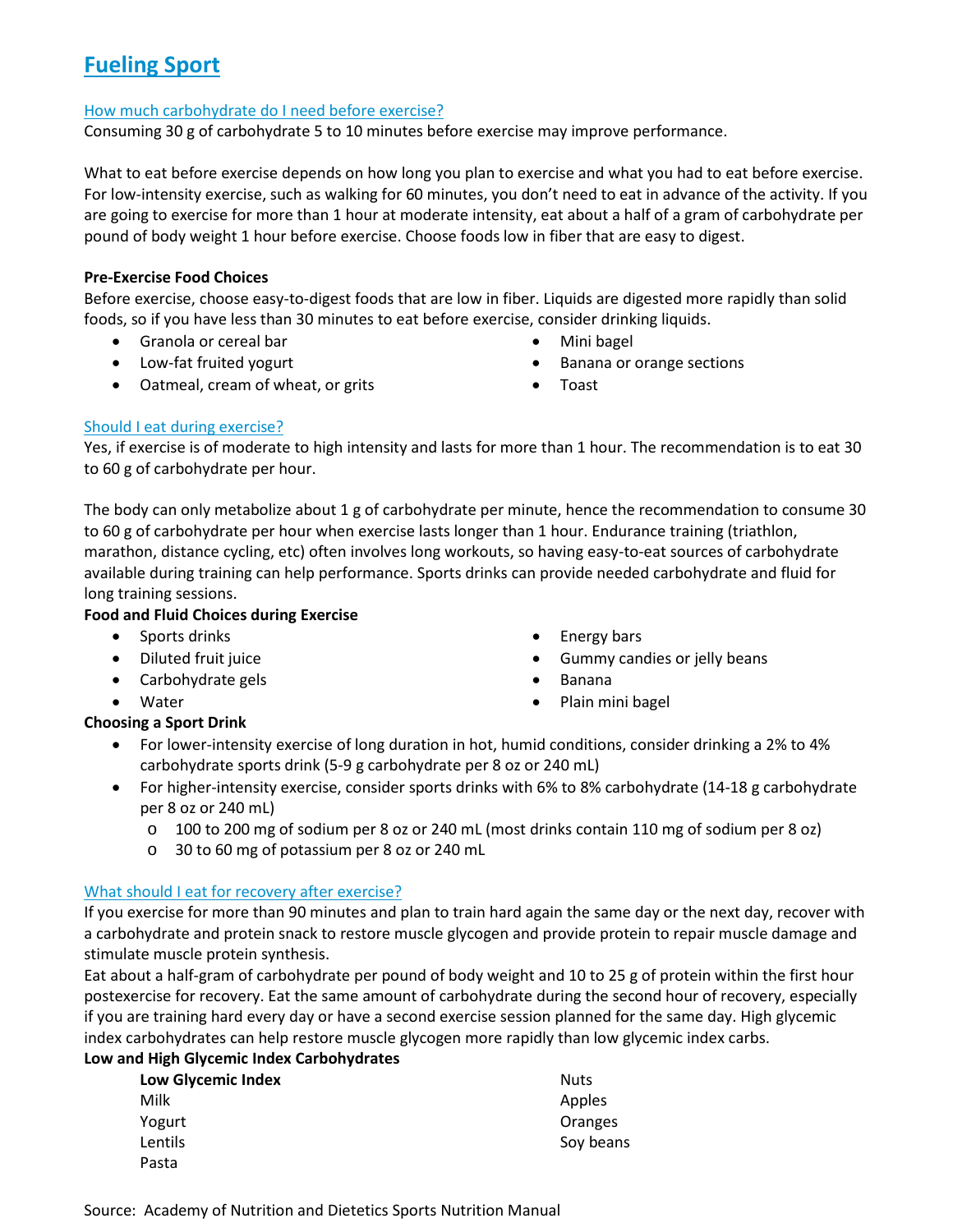| <b>High Glycemic Index</b> |
|----------------------------|
| Sports drinks              |
| Soft drinks                |
| <b>Bread</b>               |

Potatoes Most ready-to-eat breakfast cereals Pretzels

#### [How do I choose energy bars or gels?](http://www.nutritioncaremanual.org/topic.cfm?ncm_category_id=29&lv1=255684&ncm_toc_id=255684&ncm_heading=&)

Look for gels that contain about 25 g of carbohydrate per package. Choose energy bars with 100 to 250 calories per bar, 10 g of protein, and carbohydrate from whole grain sources with no more than 20 g of sugar. Look at the product label to make sure the bars contain heart-healthy fats but no *trans* fats. Gels and bars are concentrated, so drink plenty of water with them.

There is nothing magical about gels or bars. They are often used for convenience but are not better than food. "Energy" is another word for calories, so be aware that many energy bars are high in calories and can sabotage the calorie-burning effect of your workout. Limit bars and gel use for when you can't eat real food or for long training sessions when you need portable food.

#### [Do I need a protein shake?](http://www.nutritioncaremanual.org/topic.cfm?ncm_category_id=29&lv1=255684&ncm_toc_id=255684&ncm_heading=&)

You need high-quality protein after a strength-training session to build muscle, and the protein can come from food, beverages, or a protein shake.

Protein shakes can be helpful if you are trying to gain weight. To get high-quality protein after a workout, choose 20 to 25 g of protein in foods or beverages.

#### **High-Quality Protein Foods**

| Lean meats:     | Cottage cheese |
|-----------------|----------------|
| Pork            | Cheese         |
| Chicken         | Yogurt         |
| Turkey          | Soy milk       |
| Lamb            | Whey protein   |
| Dairy products: | Soy protein    |
| Eggs            |                |

## [What is the best protein supplement?](http://www.nutritioncaremanual.org/topic.cfm?ncm_category_id=29&lv1=255684&ncm_toc_id=255684&ncm_heading=&)

Milk protein contains both whey and casein, which are good proteins for muscle. Soy protein may not promote muscle growth as rapidly as whey protein, but soy is still a good protein choice.

Although supplements can be useful for some athletes, you can also get the protein you need from foods. Eating small portions (10-20 g) of high-quality protein throughout the day can help promote muscle protein synthesis when combined with a progressive resistance exercise program. High-quality proteins provide all of the essential amino acids; these include include egg, dairy, meat, fish, poultry, and soy. Nuts, seeds, and legumes are good sources of protein but lack one or more essential amino acids.

#### [Will high-fat foods affect my performance?](http://www.nutritioncaremanual.org/topic.cfm?ncm_category_id=29&lv1=255684&ncm_toc_id=255684&ncm_heading=&)

High-fat foods (such as fried foods, regular burgers, hot dogs, french fries, doughnuts, pastries, full-fat cheese, pizza, cream sauces) eaten before exercise (within 2-3 hours) can divert blood flow to the gut and away from the muscles, so they are not recommended as a pre-exercise food.

While you may want to avoid high-fat foods before exercise, fat is an important nutrient in an active person's diet. Choose heart-healthy fats such as olive, sunflower, soybean, or canola oil and eat foods with heart-healthy fats such as avocado, nuts, olives, and *trans* fat–free spreads.